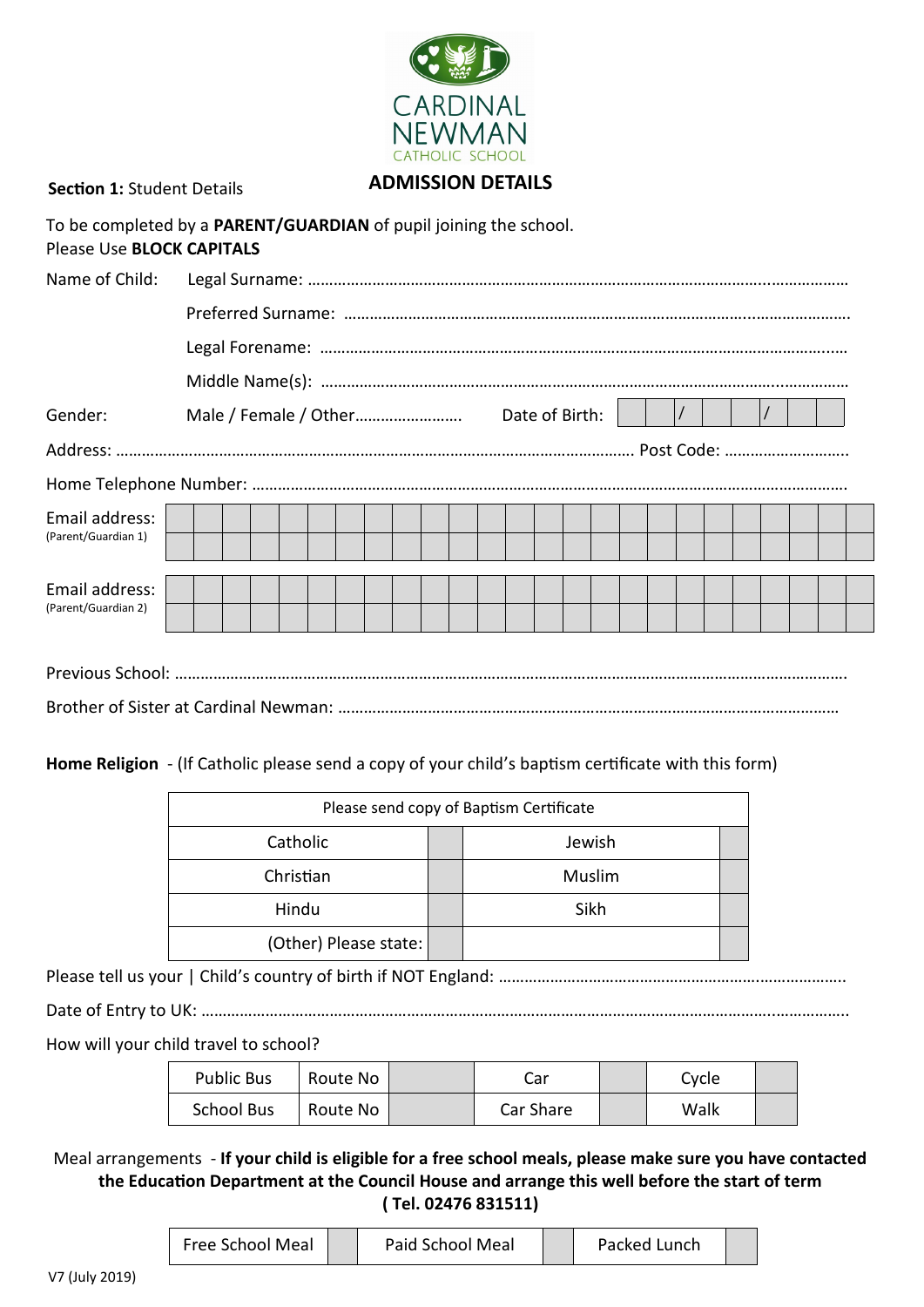If there is a problem in school e.g. your child is ill, **Parent/Guardian 1** will be contacted first. If unavailable Parent/Guardian 2 will be contacted.

| Parent / Guardian 1                                                                                  | <b>Parent / Guardian 2</b>                                       |
|------------------------------------------------------------------------------------------------------|------------------------------------------------------------------|
| Relationship to child/legal status                                                                   | Relationship to child/legal status                               |
|                                                                                                      |                                                                  |
|                                                                                                      |                                                                  |
| Mr / Mrs / Ms / Miss / Mx *delete                                                                    | Mr / Mrs / Ms / Miss / Mx *delete                                |
|                                                                                                      |                                                                  |
|                                                                                                      |                                                                  |
|                                                                                                      |                                                                  |
|                                                                                                      |                                                                  |
|                                                                                                      |                                                                  |
|                                                                                                      |                                                                  |
| Telephone No.                                                                                        | Telephone No.                                                    |
|                                                                                                      |                                                                  |
|                                                                                                      |                                                                  |
| 7 <br>Mobile: $ 0 $                                                                                  | $\begin{array}{ c c c c c } \hline 0 & 7 \end{array}$<br>Mobile: |
| Parental Responsibility? Yes / No                                                                    | Parental Responsibility? Yes / No                                |
| Where there is a non resident parent - please indicate if they have parental responsibility Yes / No |                                                                  |

Private fostering is when a child under the age of 16 (or under 18 if disabled) is cared for by someone who is not their parent or close relative. This is a private arrangement made between a parent and a carer expected to last 28 days or more. Close relatives are defined as step-parents, grandparents, brothers, sisters, uncles or aunts (whether of full blood, half blood or marriage/affinity).

Please indicate if this is a Private Fostering arrangement **Yes / No**

#### **Other Emergency Contact (MUST have a telephone)**

If Parents/Guardians are not available, the school should contact:-

Full Name: …………………………………………………………………………………………………………………………………...…………. Telephone No. ………………………………………………………………………………..………………………………………………………. Relationship to child: ……………………………………………………………………………………………………………….………………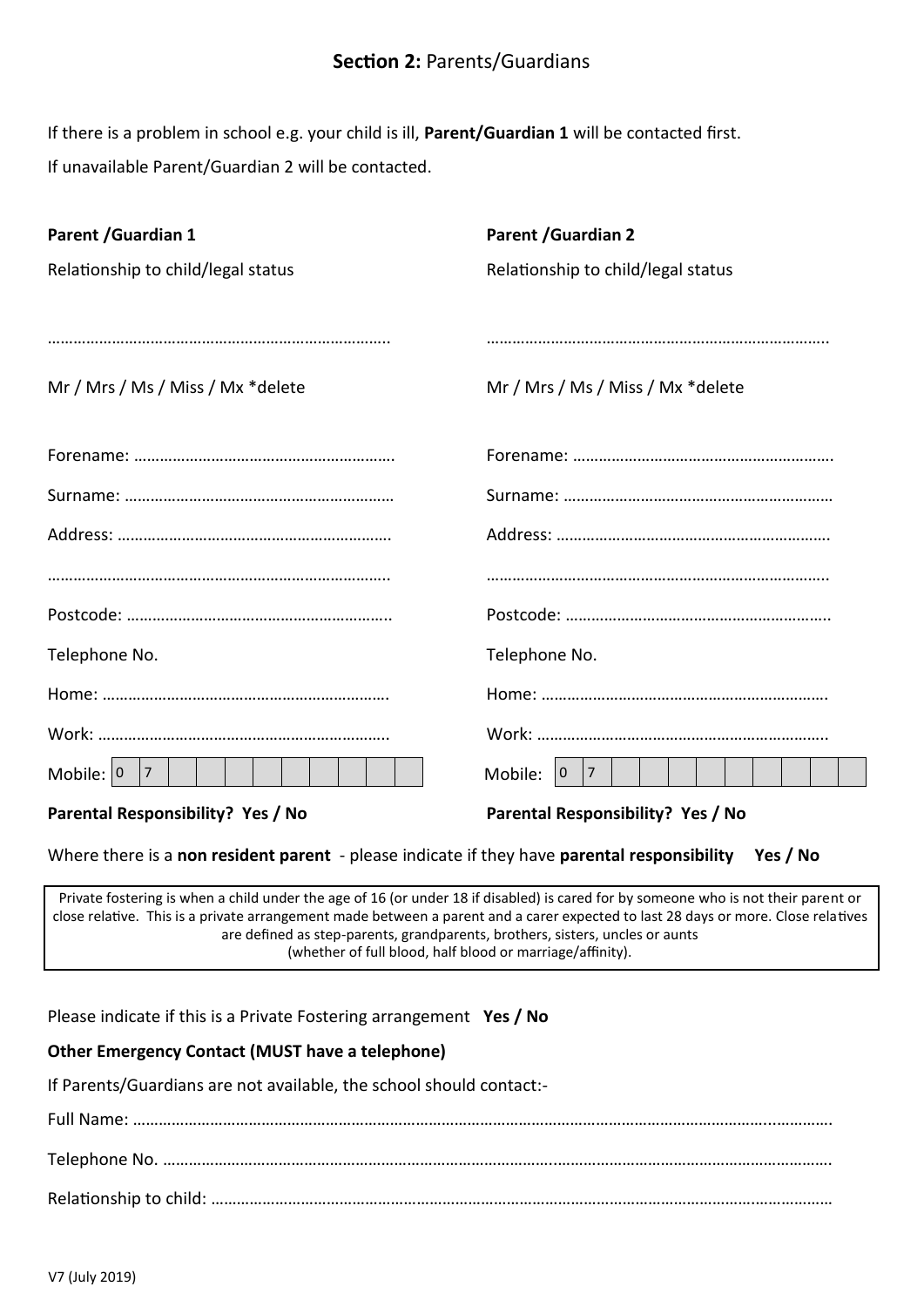# **Section 3: Medical Information**

| 1.  | My child has a condition requiring regular medical treatment:                               |
|-----|---------------------------------------------------------------------------------------------|
|     | Yes<br>No                                                                                   |
|     |                                                                                             |
|     |                                                                                             |
| 2.  | My child needs to retain control of his/her medication:                                     |
|     | Yes<br>No.                                                                                  |
| 3.  | The type of pain/flu relief medication your child may be given if necessary:                |
|     |                                                                                             |
| 4.  | Any recent illness, accident or injury suffered by my child which staff should be aware of: |
|     |                                                                                             |
| 5.  | My child suffers from the following allergies:                                              |
|     |                                                                                             |
| 6.  | My child has the following lifelong condition or disability:                                |
|     |                                                                                             |
| 7.  |                                                                                             |
| 8.  | My child suffers from travel sickness:                                                      |
|     | Yes<br>No                                                                                   |
| 9.  |                                                                                             |
|     | (This information must be completed)                                                        |
| 10. |                                                                                             |
|     |                                                                                             |
|     |                                                                                             |
|     | I agree to my son/daughter receiving medication as I have instructed in this form and any   |

*emergency dental, medical or surgical treatment, including anaesthetic or blood transfusion, as considered necessary by the medical authorities present.*

Yes | No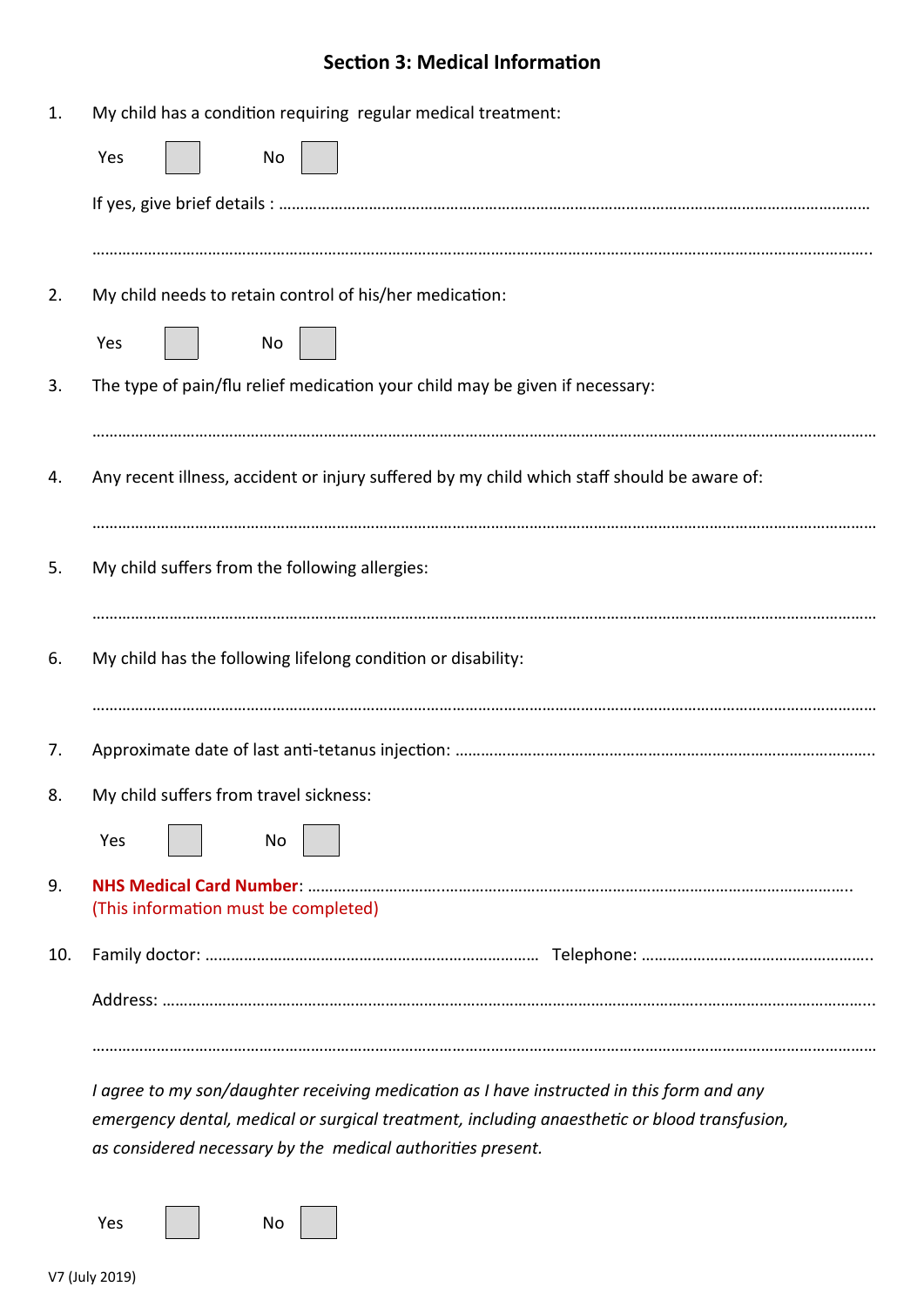# **Section 4: Ethnic Background**

Please study the list below and tick one box only to indicate the ethnic background of the pupil or child named above. Please also tick whether the form was filled in by parent or the pupil

| White                                                         | <b>Asian or Asian British</b>        |
|---------------------------------------------------------------|--------------------------------------|
| <b>British</b>                                                | Indian                               |
| Irish                                                         | Pakistani                            |
| Traveller of Irish Heritage                                   | Bangladeshi                          |
| Gypsy/Roma                                                    | Any other Asian background           |
| Any other white background                                    |                                      |
|                                                               | Chinese                              |
| <b>Mixed</b>                                                  |                                      |
| White and Black Caribbean                                     | Any other ethnic background          |
| White and Black African                                       |                                      |
| White and Asian                                               |                                      |
| Any other mixed background                                    | This information was<br>provided by: |
|                                                               | Parent                               |
| <b>Black or Black British</b>                                 |                                      |
| Caribbean                                                     | Pupil                                |
| African                                                       |                                      |
| Any other black background                                    |                                      |
| I do not wish an ethnic background<br>category to be recorded |                                      |

# **National Identity**

……………………………………………………………………………………………………………………………………………………………………….

Please indicate which nationality your child **FEELS** they are

| <b>British</b> | Welsh | Scottish |  |
|----------------|-------|----------|--|
| English        | rish  | Other    |  |

#### **Home Language**

Many families are multilingual. Please indicate MAIN language spoken at home

| English | Polish  | Urdu |  |
|---------|---------|------|--|
| Hindi   | Punjabi |      |  |

| Other language (please specify) |  |
|---------------------------------|--|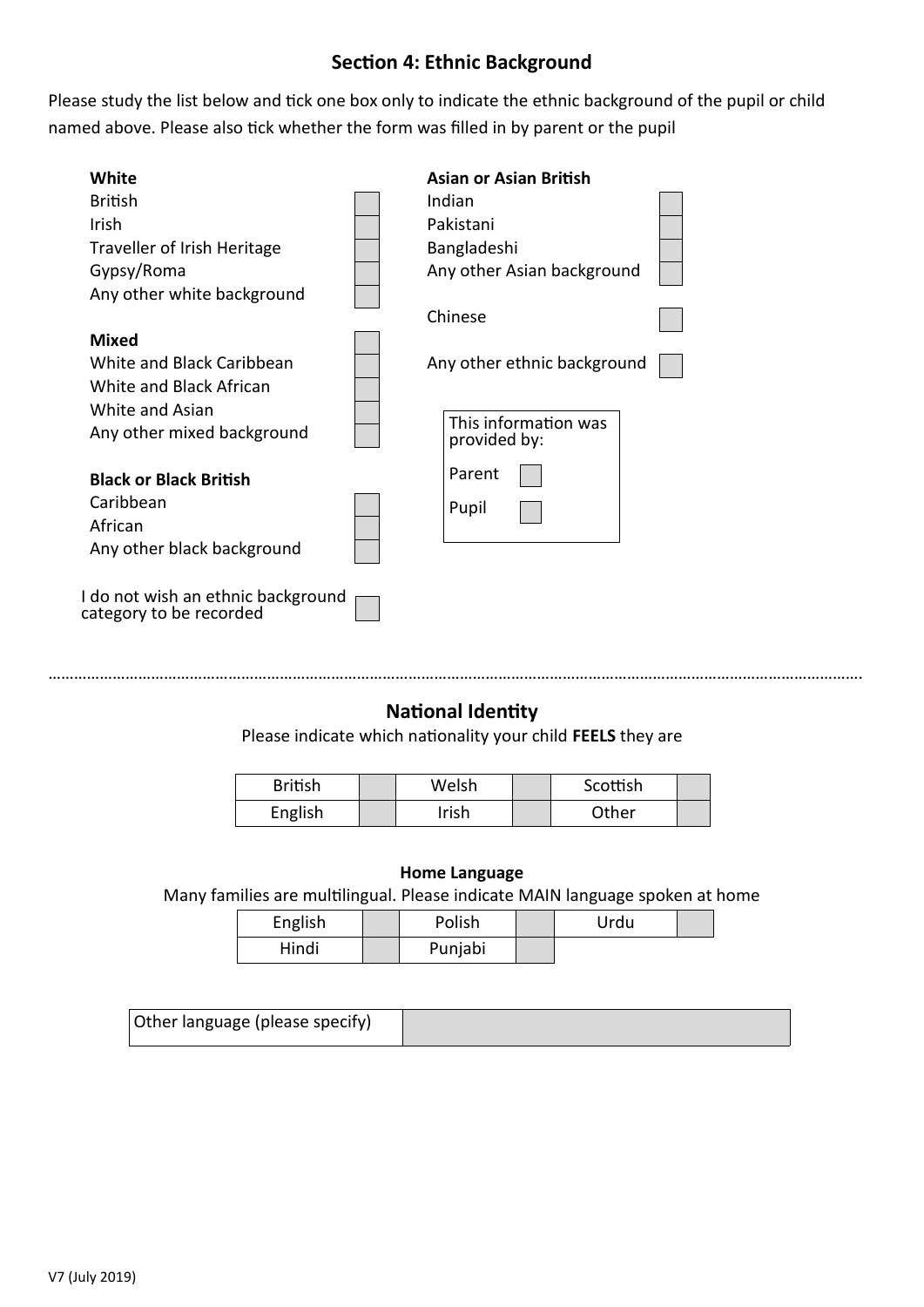# **PARENT CONSENT FORM FOR REGULAR OUT OF SCHOOL ACTIVITIES** Cardinal Newman Catholic School

Young person's name: …………………………………………………………………..………………. Tutor Group: …………………….

I hereby agree to my child participating in standard activities off the school site, but within the Midland region. Theses activities will be, for example, sporting fixtures and joint educational activities with other schools. Also included are day visits to Art Centres, Museums, Theatres, Universities, Historic Houses and endo year trips to places such as Drayton manor and Alton Towers. Some trips and visits are part of the requirements for examinations.

I understand that:

- Such activities will normally take place within the school day, but are likely to extend beyond this and adequate advance notice will be given so that I may make appropriate arrangements for my child's return home.
- My specific permission will be sought for any out-of-school activities beyond those outlined above and outside of the Midland region, which could involve commitment to extend journeys or expense or adventure activities.
- All reasonable care will be taken of my child in respect of the activity/visit.
- My child will be under an obligation to obey all directions given and observe all rules and regulations governing the visit/activity and will be subject to all normal school discipline procedures during the visit/activity.
- I must inform the school of any medical condition or physical disabilities now and as and when they arise (see over).
- All young people are covered by the Coventry City Council's third party public liability insurance in respect of any claim arising from an accident caused by a defect in the school premises or equipment or attributable to negligence by the Council or one of their employees. These arrangements do not provide personal accident cover.
- I consent to any emergency medical treatment necessary during the course of the event.
- I understand that I can withdraw my consent at any time by writing to the Education Visits Coordinator at the school.

Full name of Parent/Carer: …………………………………………………………………………………………………………………………….

Signature of Parent/Carer: ……………………………………………………………………………………………………………………………..

Date: ………………………………………………………………………………………

# Please return this completed form to Student Reception. **Failure to do so will mean that your child will not be able to take part in out of school activities while a student at the school.**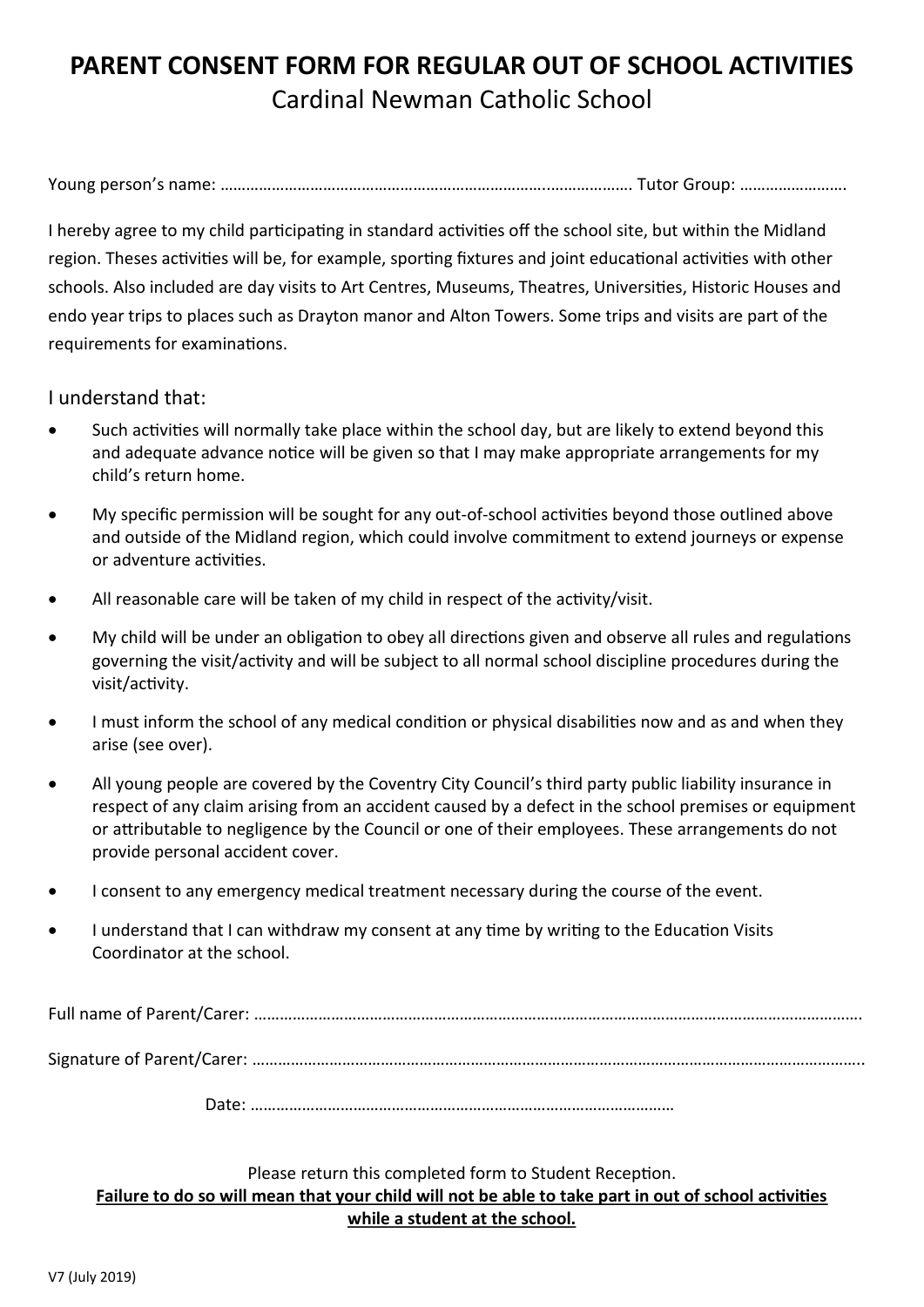# **Section 6: Privacy Notice Parent and Pupil**

## **Who are we?**

Cardinal Newman Catholic School is the 'data controller'. This means we are responsible for how your personal information is processed and for what purposes.

Cardinal Newman Catholic School is registered as the Data Controller with the Information Commissioner's Office (ICO); Registration Number: Z7434269

You can contact the school as the Data Controller in writing at:

**School Data Protection Officer**, Cardinal Newman Catholic School, Sandpits Lane, Coventry, CV6 2FR or email us at: dpo@cncs.school

## **What is a Privacy Notice?**

A Privacy Notice sets out to individuals how we use any personal information that we hold about them. We are required to publish this information by data protection legislation. This Privacy Notice explains how we process (collect, store, use and share) personal information about our pupils and parents.

# **What is Personal Information?**

Personal information relates to a living individual who can be identified from that information. Identification can be by the information alone or in conjunction with any other information in the data controller's possession or likely to come into such possession.

'Special category' personal information relates to personal information revealing racial or ethnic origin, political opinions, religious or philosophical beliefs, or trade union membership, and the processing of genetic data, biometric data for the purpose of uniquely identifying a natural person, data concerning health or data concerning a natural person's sex life or sexual orientation.

# **What personal information do we process about pupils and parents?**

The pupil and parent information that we collect, hold and share includes:

Personal information including a pupil's name, date of birth, unique pupil number and home address Characteristics such as ethnicity, language, nationality, country of birth and free school meal eligibility Attendance information such as sessions attended, number of absences and absence reasons. Educational information including records of work, assessment results, relevant medical information, details of pupils' special educational needs, exclusions/behavioural information, post-16 learning information. Contact information for parents, carers and other relatives, including telephone numbers, home addresses and e-mail addresses. Information about a child's home life, where required as part of necessary safeguarding and welfare processes.

# **Why do we use personal information?**

We use pupil data:

- to support pupil learning
- to monitor and report on pupil progress
- to provide appropriate pastoral care
- to assess the quality of our services
- to comply with the law regarding data sharing
- to safeguard pupils

# **Collecting pupil information**

Whilst the majority of pupil information you provide to us is mandatory, some of it is provided to us on a voluntary basis. In order to comply with the General Data Protection Regulation, we will inform you whether you are required to provide certain pupil information to us or if you have a choice in this.

# **What are the legal reasons for us to process your personal information?**

We are required to process personal information in accordance with data protection legislation and only do so when the law allows us to.

More information can be found on our website: [www.cncs.school/DataProtection](http://www.cncs.school/DataProtection)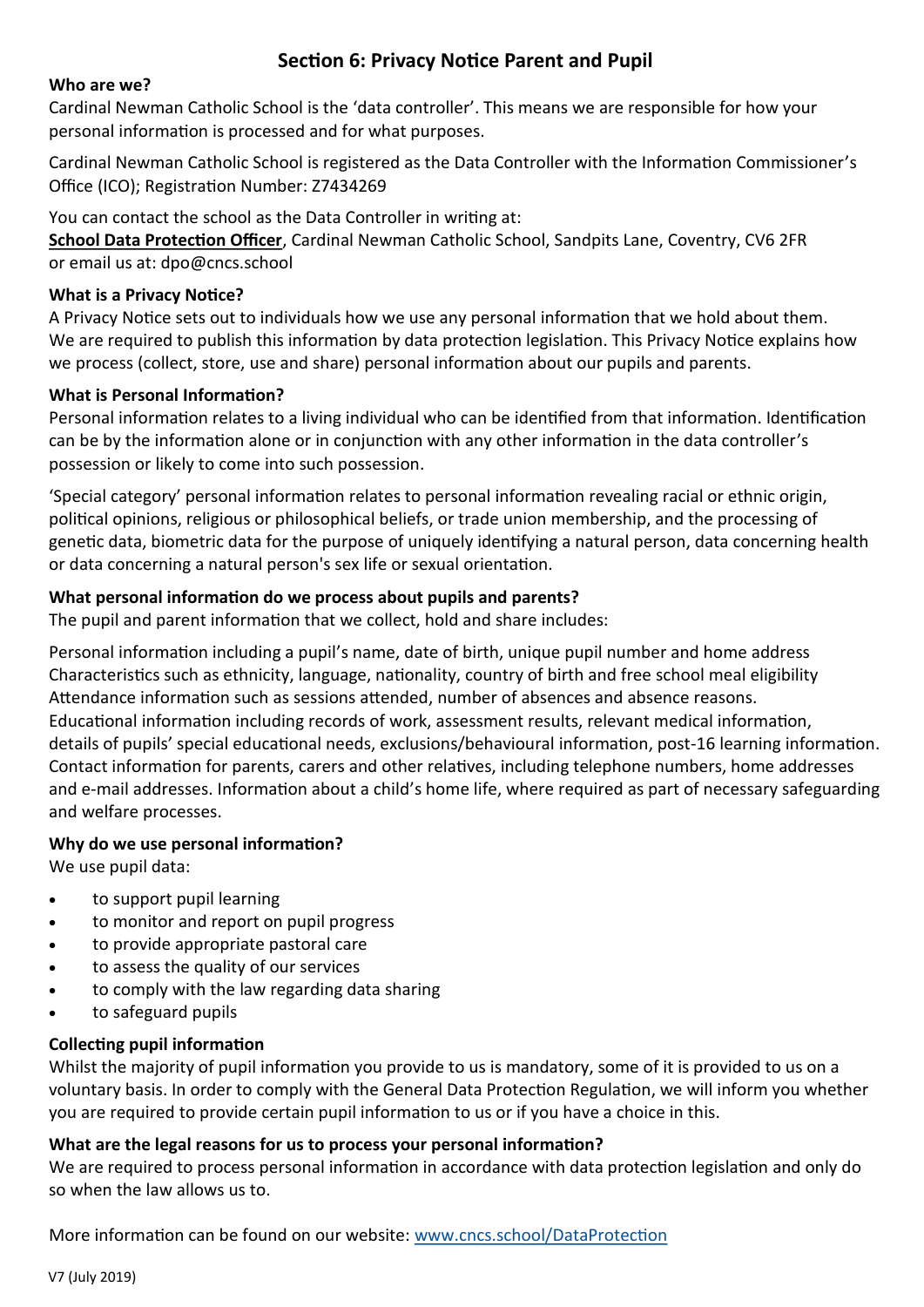# **Section 7: Data Protection Consent form**

During the course of the school year, we may sometimes wish to take photographs or video recordings of children within school or on school trips, either for our own records, for use as part of our learning curriculum or for inclusion in our promotional material such as the school prospectus and our website.

The school may also invite an external photographer to the school each year to take official school photographs and may invite the media in to take photographs of pupils engaged in school activities or events for publication.

To comply with the General Data Protection Regulation, we need to ask your consent before the school record any images of your child. In view of this, please read the statements below, complete the slip and return this form to school.

This table sets out the various reasons for taking, and making use of, images of your child and we should be grateful if you would indicate whether or not you give consent for use in these circumstances. By indicating 'YES', you are confirming that you consent to your child's personal data being shared for those purposes and/or with the named third parties):

| $\mathsf{i}$ | Official school photographs, held by the school for identification purposes with<br>names attached - including the administration around collecting these photos                                                                                                                      | <b>Statutory</b> |
|--------------|---------------------------------------------------------------------------------------------------------------------------------------------------------------------------------------------------------------------------------------------------------------------------------------|------------------|
| 1.           | Photographs/Videos use on internal school displays                                                                                                                                                                                                                                    | YES/NO           |
| 3.           | Photographs/Videos for use on the school's website include The Holy Cross MAC                                                                                                                                                                                                         | YES/NO           |
| 4.           | Photographs/Videos for use on the school's Social Media Platforms include The<br><b>Holy Cross MAC</b>                                                                                                                                                                                | YES/NO           |
| 5.           | Attaching your child's name to images accessible externally to the school<br>(for example social media, other websites or print media)                                                                                                                                                | YES/NO           |
| 5b.          | sharing of images of your child taken for internal purposes with external media<br>organisations, such as our design companies or inviting such media organisations<br>to take photographs of pupils (including your child) engaged in school activities or<br>events for publication | YES/NO           |

#### **Right to withdraw consent**

**Please note, you have the right to withdraw or change your consent at any time by giving the school written notice and completing a new consent form. You can notify us of your consent withdrawal in writing by contacting** DPO@cncs.school

# **Age of Data Protection Consent**

Due to the UK age of consent for data protection being 13 and over. If your child is 12 or under please complete the form as the parent. If your child is 14 or above they will need to give consent.

| Student Name mummummummummummummummum |  |
|---------------------------------------|--|
| (12 years old or below)               |  |
| (14 years old and over)               |  |